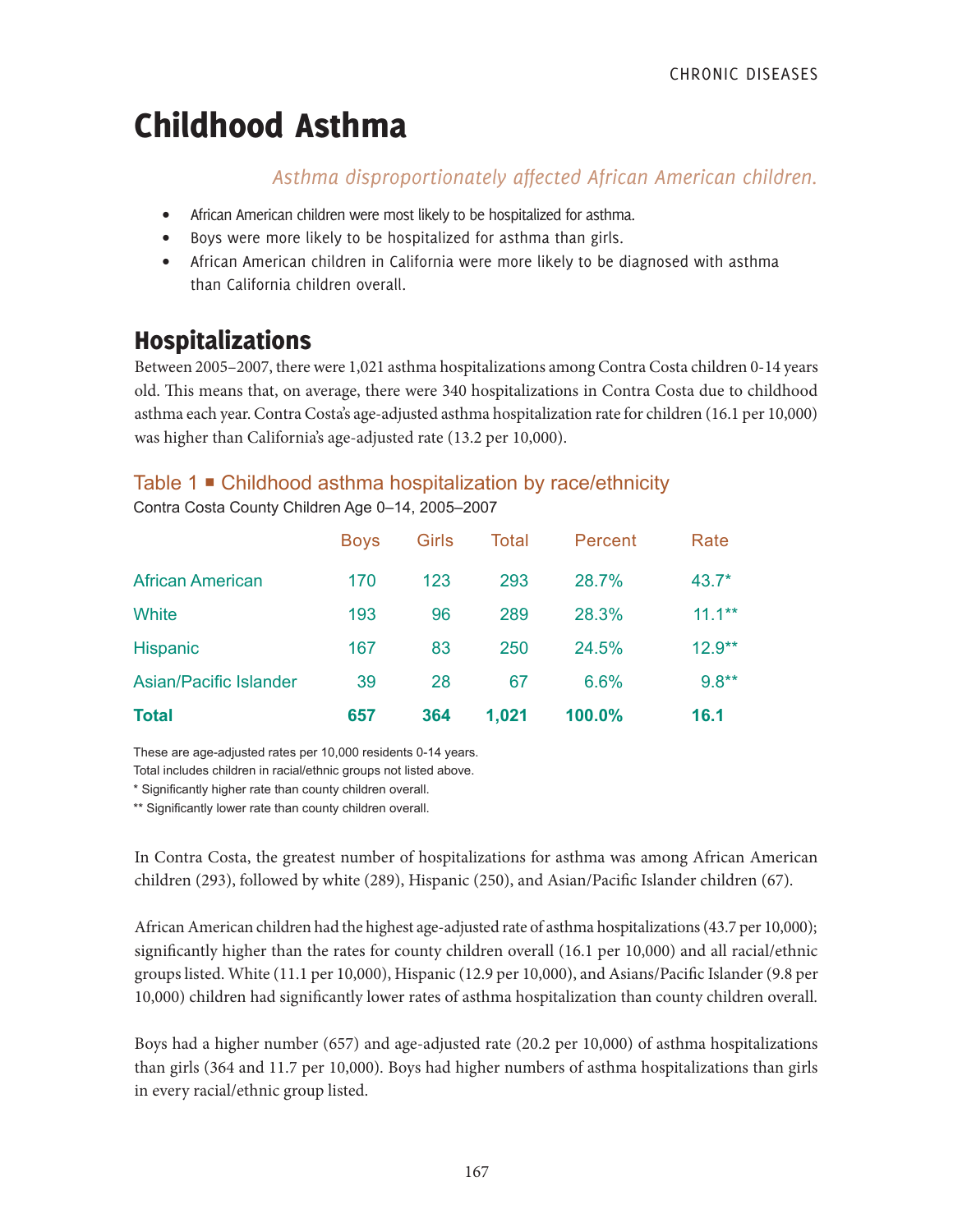|  |  |  | Table 2 ■ Childhood asthma hospitalizations by gender |  |  |
|--|--|--|-------------------------------------------------------|--|--|
|--|--|--|-------------------------------------------------------|--|--|

Contra Costa County Children Age 0–14, 2005–2007

| <b>Total</b> |       | 1,021 100.0% | <b>16.1</b> |
|--------------|-------|--------------|-------------|
| <b>Girls</b> | 364   | 35.7%        | 11.7        |
| <b>Boys</b>  | 657   | 64.3%        | $20.2*$     |
|              | Cases | Percent      | Rate        |

These are age-adjusted rates per 10,000 residents 0-14 years.

\* Significantly higher rate than county girls age 0-14.

Twelve ZIP codes comprised more than two-thirds (68.3%) of the childhood asthma hospitalizations in the county: 94565, 94509, 94806, 94804, 94801, 94513, 94531, 94520, 94547, 94572, 94803 and 94583. Each of these ZIP codes accounted for more than 30 cases. Three ZIP codes had significantly higher age-adjusted childhood asthma hospitalization rates than the county overall: 94804, 94547 and 94572. These three ZIP codes were all located in the western part of the county.

Three ZIP code areas had significantly lower age-adjusted rates of childhood asthma hospitalizations than the county overall: 94513, 94553 and 94521.

Because childhood asthma hospitalization is relatively rare, age-adjusted rates and confidence intervals could not be calculated for many ZIP codes. In order to get a more complete picture of how asthma hospitalization varies across the county, age-specific rates for age 0–14 were used for the map of rates by ZIP code. A stable age-specific rate could not be calculated for ZIP codes with fewer than 20 cases. If denominator data was available, statistical testing generated a confidence interval for these ZIP codes to determine whether the age-specific rate range was lower, higher or similar to the county age-specific rate and the area was shaded accordingly on the map.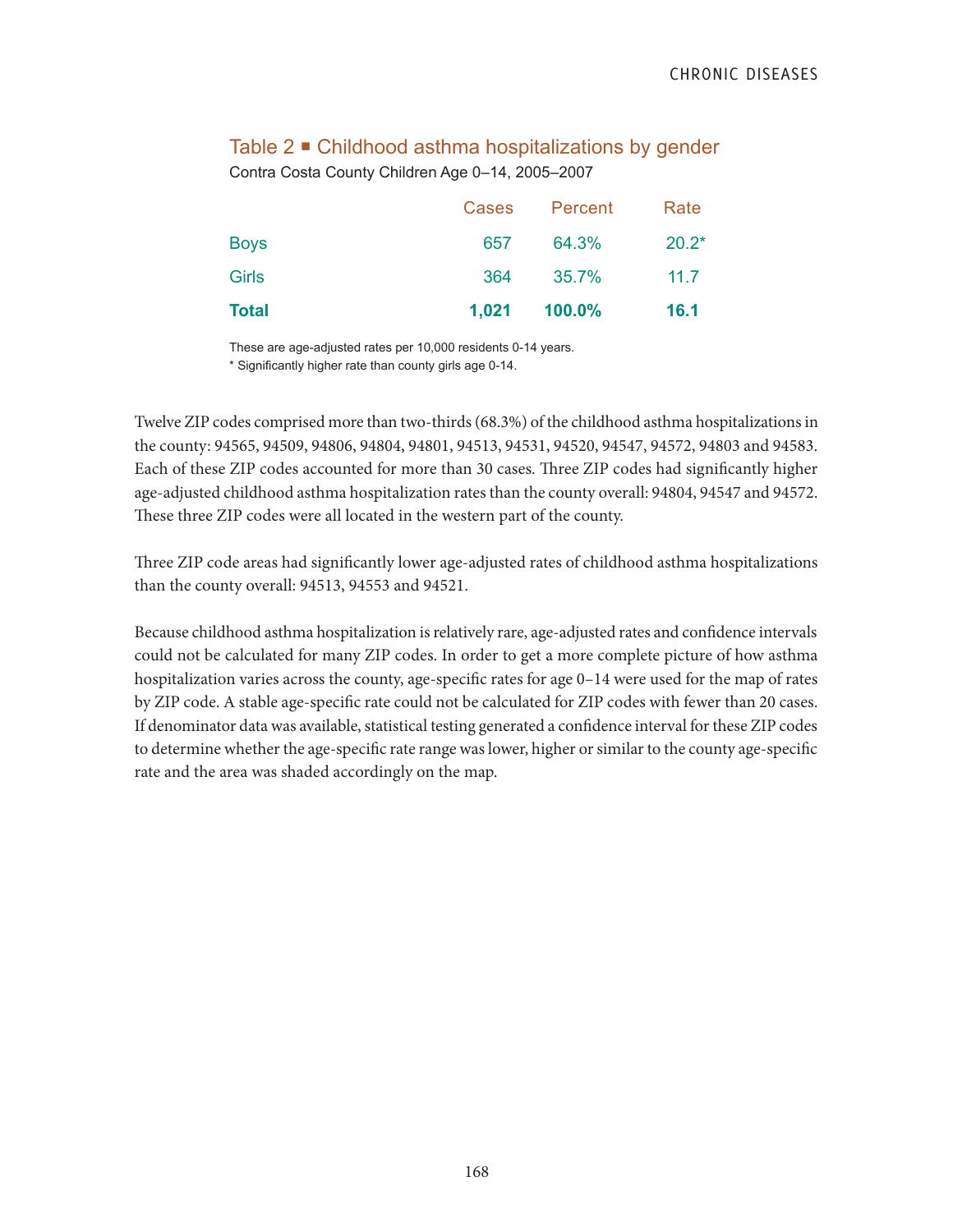# Table 3 Childhood asthma hospitalizations by ZIP code

Contra Costa County children age 0–14, 2005–2007

|              | Cases          | Percent | Rate      |
|--------------|----------------|---------|-----------|
| 94506        | 6              | 0.6%    | <b>NA</b> |
| 94507        | $\overline{7}$ | 0.7%    | <b>NA</b> |
| 94509        | 97             | 9.5%    | 20.0      |
| 94513        | 48             | 4.7%    | $11.4***$ |
| 94514        | 10             | 1.0%    | <b>NA</b> |
| 94517        | 8              | 0.8%    | <b>NA</b> |
| 94518        | 17             | 1.7%    | <b>NA</b> |
| 94519        | 5              | 0.5%    | <b>NA</b> |
| 94520        | 40             | 3.9%    | 13.9      |
| 94521        | 25             | 2.4%    | $10.0**$  |
| 94523        | 20             | 2.0%    | 11.2      |
| 94526        | 21             | 2.1%    | 12.0      |
| 94530        | 25             | 2.4%    | 25.2      |
| 94531        | 46             | 4.5%    | 12.6      |
| 94547        | 36             | 3.5%    | $30.8*$   |
| 94549        | 12             | 1.2%    | <b>NA</b> |
| 94553        | 27             | 2.6%    | $10.7**$  |
| 94556        | 5              | 0.5%    | <b>NA</b> |
| 94561        | 28             | 2.7%    | 10.9      |
| 94563        | 10             | 1.0%    | <b>NA</b> |
| 94564        | 21             | 2.1%    | 21.2      |
| 94565        | 104            | 10.2%   | 15.7      |
| 94572        | 32             | 3.1%    | $56.1*$   |
| 94582        | 14             | 1.4%    | <b>NA</b> |
| 94583        | 31             | 3.0%    | 14.1      |
| 94596        | 11             | 1.1%    | <b>NA</b> |
| 94597        | 8              | 0.8%    | <b>NA</b> |
| 94598        | 11             | 1.1%    | <b>NA</b> |
| 94801        | 53             | 5.2%    | 19.1      |
| 94803        | 31             | 3.0%    | 21.7      |
| 94804        | 86             | 8.4%    | $29.9*$   |
| 94805        | 20             | 2.0%    | 23.7      |
| 94806        | 93             | 9.1%    | 21.5      |
| <b>Total</b> | 1,021          | 100.0%  | 16.1      |

These are age-adjusted rates per 10,000 children 0-14 years.

Total includes children in ZIP codes not listed above.

\* Significantly higher rate than county children overall.

\*\* Significantly lower rate than county children overall.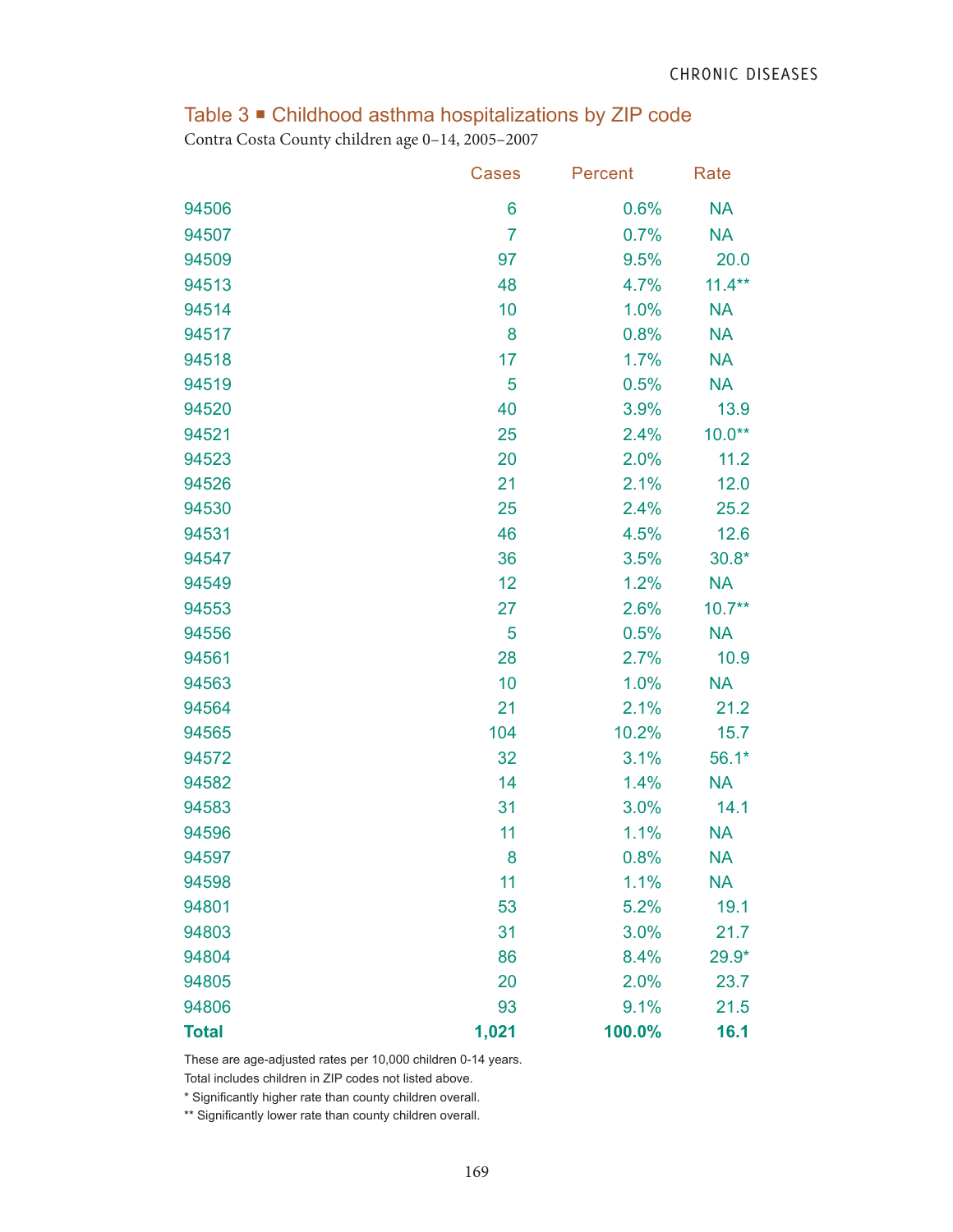

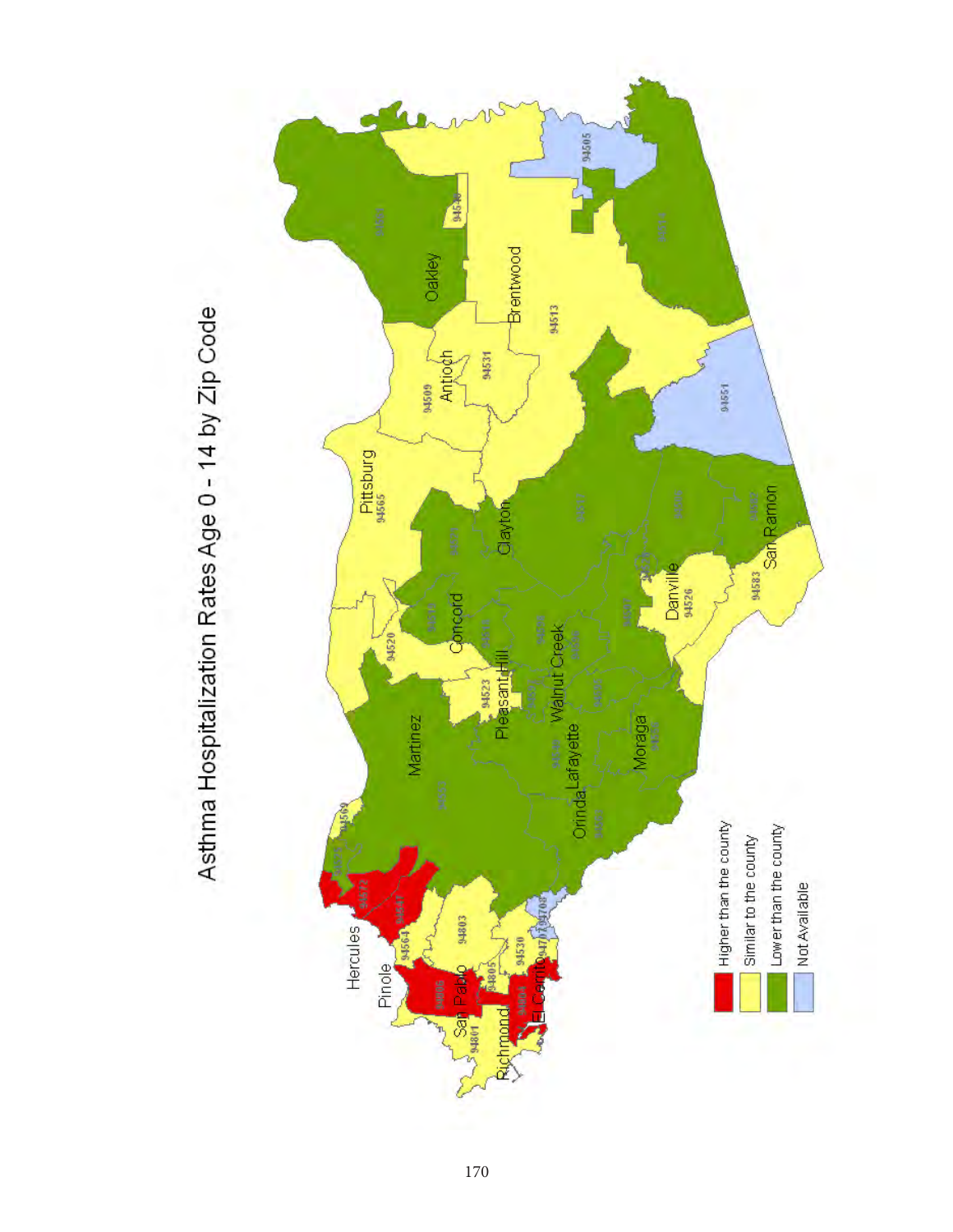# Estimated Childhood Asthma Cases

To understand the impact of asthma on children's health, it is important to assess both hospitalizations and prevalence (estimated cases). Hospitalizations represent the most severe asthma cases. However, for every child hospitalized, many others are treated at emergency rooms and outpatient clinics and some children are not treated at all. Asthma diagnosis provides a more complete picture but it, too, underestimates the number of children currently living with asthma since some people with asthma are never diagnosed.

According to the 2007 California Health Interview Survey, approximately 39,000 children 1–14 years in Contra Costa County had ever been diagnosed with asthma. The percentage of all children who have been diagnosed with asthma in Contra Costa (19.0%) was similar to California (13.8%). *(Note: Although the percentage for Contra Costa appears higher than that for California, it was not statistically significantly higher.)*

# Table 4 **■** Asthma ever diagnosed

Children Ages 1–14, 2007

|                     | Children  | Prevalence |
|---------------------|-----------|------------|
| California          | 1,051,000 | 13.8%      |
| <b>Contra Costa</b> | 39,000    | $19.0\%$   |

Estimates are not age-adjusted.



Editor's note: Analyses of Contra Costa asthma cases for children 1-14 years by gender and race/ethnicity were not possible due to small sample size, but we can look to California data for an indication of how asthma affects our community disproportionately.

## Table 5 ■ Asthma ever diagnosed by race/ethnicity

California Children Ages 1–14, 2007

| <b>Total</b>                  | 1,051,000 | 13.8%      |
|-------------------------------|-----------|------------|
| <b>African American</b>       | 87,000    | 20.8%*     |
| <b>Asian/Pacific Islander</b> | 109,000   | 14.5%      |
| White                         | 313,000   | 13.2%      |
| Latino                        | 479,000   | 12.8%      |
|                               | Children  | Prevalence |

Estimates are not age-adjusted.

Total includes children in racial/ethnic groups not listed above.

\* Significantly higher rate than state children overall.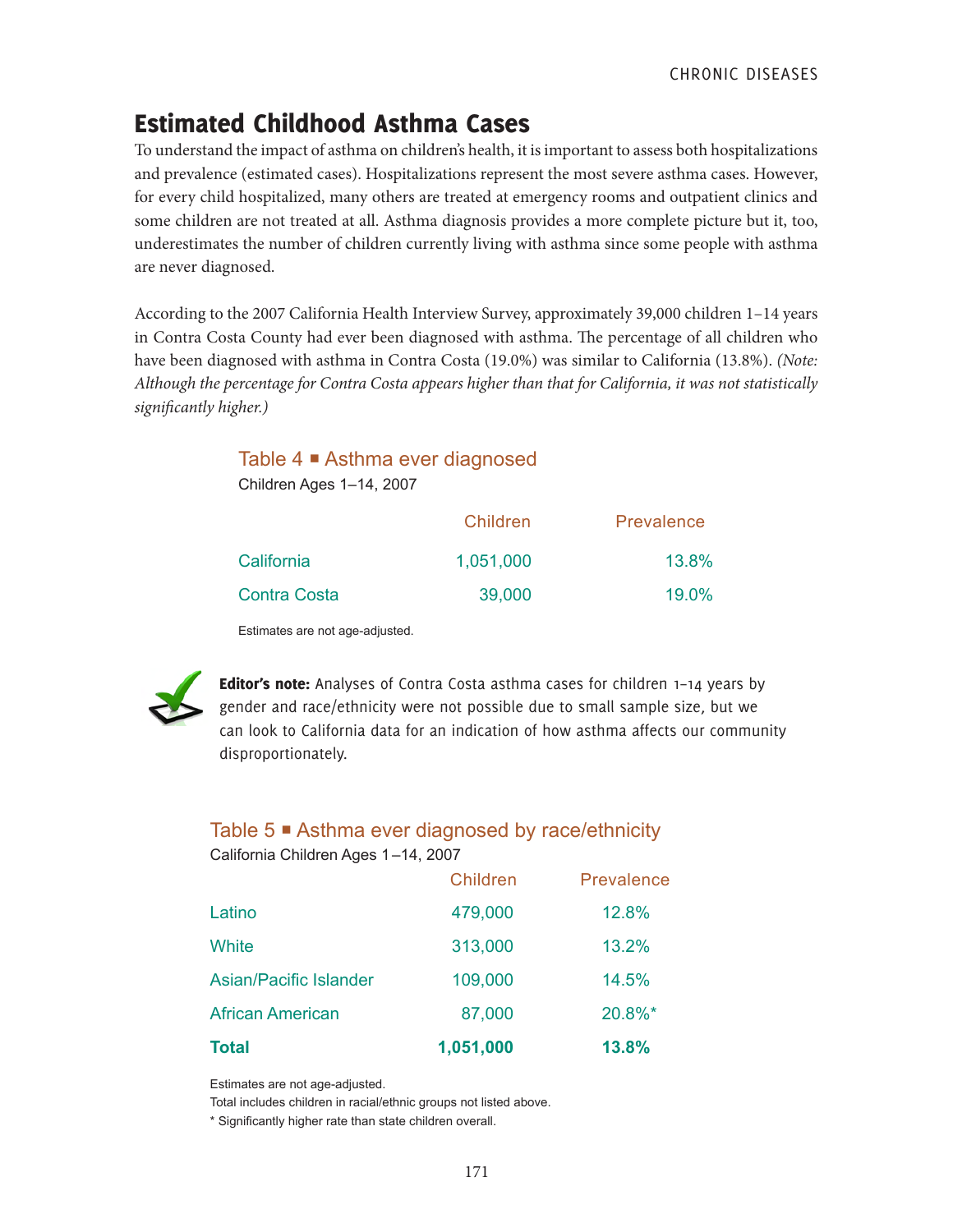At the state level, the greatest number of children who had ever been diagnosed with asthma were Latino (479,000), followed by white (313,000), Asian/Pacific Islander (109,000), African American (87,000) and two or more races (56,000). Even though African American children had fewer diagnosed cases of asthma, a significantly higher percentage were diagnosed with asthma (20.8%) than the state overall (13.8%).

#### Table 6 ■ Asthma ever diagnosed in children by gender California Children Ages 1–14, 2007

| <b>Total</b> | 1,051,000 | 13.8%      |
|--------------|-----------|------------|
| Female       | 407,000   | 10.9%      |
| <b>Male</b>  | 644,000   | $16.6\%$ * |
|              | Children  | Prevalence |

Estimates are not age-adjusted.

\* Significantly higher rate than state females age 1-14.

Boys (644,000) accounted for more than half the number of asthma cases diagnosed in California (1,051,000) and had a significantly higher percentage with diagnosed asthma (16.6%) than girls (10.9%).

#### **What is asthma?**

Asthma is a chronic respiratory disease caused by the inflammation and narrowing of small airways in the lungs. A person diagnosed with asthma has it all the time, but an "episode" or "attack" comes on when something bothers the lungs, and the airways become so swollen and clogged that the person has trouble breathing.<sup>1</sup> An asthma attack can range in severity from inconvenient to life-threatening, and may include any of the following signs and symptoms: shortness of breath, wheezing, breathlessness, chest pain or tightness, and nighttime or early morning coughing.<sup>2,3</sup>

#### **Why is it important?**

Asthma is one of the leading chronic childhood diseases in the United States and a major cause of childhood disability. The prevalence of childhood asthma more than doubled between 1980 to the mid-1990s and remains at historically high levels.<sup>4</sup> In 2008, 7 million U.S. children had asthma.<sup>5</sup> In 2005, asthma was the third leading cause of hospitalizations in children younger than 15 years, accounting for 200,000 hospital visits, and was responsible for  $7$  million doctors visits.<sup>6</sup>

Asthma limits a child's ability to play, learn and develop to their full potential.7 Asthma is the leading cause of school absenteeism, impairing the child's education and, for some schools, attendance-based funding.<sup>8</sup> Asthma places a burden on the affected child's family because managing asthma requires potentially complex treatments, constant monitoring and changes to the home environment.<sup>9</sup>

#### **Who does it impact the most?**

Asthma prevalence increases with age, but healthcare use is highest among the youngest children.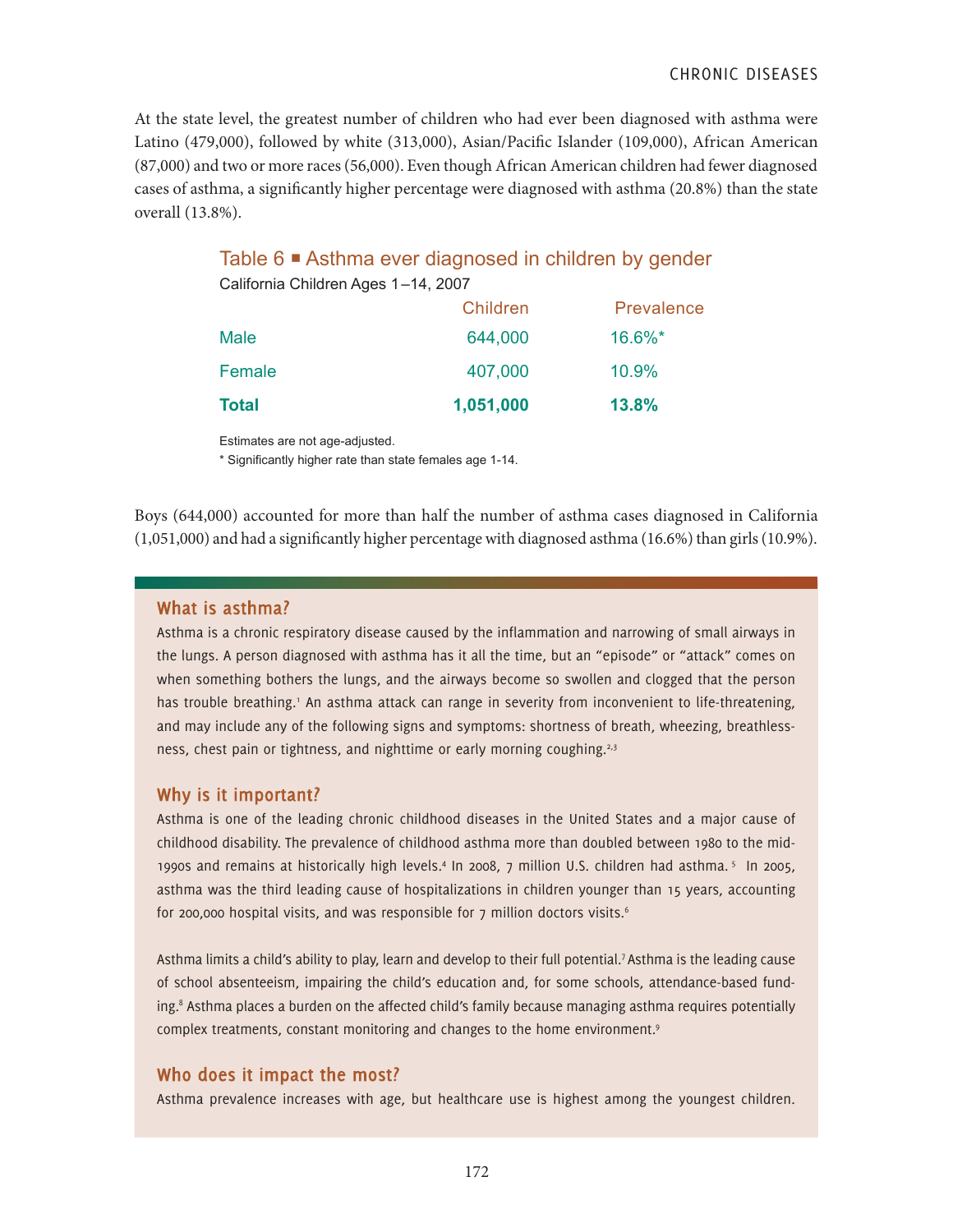Boys have a higher prevalence of asthma and more asthma deaths throughout childhood than girls.<sup>9</sup>

Asthma disproportionately impacts some racial/ethnic groups more than others. African American children are more likely to ever have been diagnosed with asthma than Hispanic, white and Asian children.<sup>5</sup> African American children are five times more likely to die from asthma and have three times higher asthma-related hospitalization and emergency room visit rates than white children.<sup>3</sup> Latino children have higher rates of asthma-related emergency room visits and hospitalizations than whites.<sup>3</sup>

These differences may be explained by genetics, but other social inequities contribute to the disparity as well. Factors such as exposure to traffic pollution, tobacco smoke, pollutants and environmental allergens (for example, house dust mites, cockroach particles, cat and dog dander, and possibly mold); a lack of access to quality medical care; and a lack of financial resources to manage asthma effectively on a long-term basis may contribute to the differences seen among racial/ethnic groups.<sup>10,11</sup>

#### **What can we do about it?**

While we still don't know why some children acquire asthma and others do not, we do know what factors may "trigger" an asthma attack: allergens and irritants like "secondhand" tobacco smoke, dust mites, outdoor air pollution, cockroaches and pets; exercise; changes in weather; and infections.12 Direct patient care and community strategies can help reduce triggers, prevent attacks or lessen their severity and frequency.

*Patient Care* Children with asthma require regular doctor visits. Access to quality medical care and prescription medication is important in treating chronic illnesses, like asthma. Health insurance coverage is crucial.<sup>13</sup> An individual's asthma-management plan should be developed with a physician, parents and other caregivers. The plan should be guided by the severity of the child's asthma, the benefits and drawbacks of each treatment, and opportunities to reduce asthma triggers.<sup>2</sup> Families also need to know what actions to take if faced with an asthma emergency.

*Community Prevention* To improve outcomes for children with asthma and to help reduce health disparities, efforts should be made to ensure that literacy and language are not barriers to receiving effective asthma care.14 Schools should be active partners in a family's asthma-management plan. This includes emergency plans in case of asthma attacks at school and efforts to improve classroom air quality.<sup>8</sup> Asthma sufferers would also benefit from communitywide efforts to improve housing conditions and lessen air pollution such as diesel exhaust emitted by trucks, buses and trains.<sup>10</sup>

#### Data Sources: Childhood Asthma

#### **TABLES**

Tables 1–3: These tables include total hospitalizations for asthma among children 0–14 years and age-adjusted average annual hospitalization rates per 10,000 residents 0-14 years for 2005–2007. Childhood asthma hospitalization data from the California Office of Statewide Health Planning and Development (OSHPD) Patient Discharge Data files 2005–2007, http://www.oshpd.ca.gov/, Healthcare Quality and Analysis Division, Health Care Information Resource Center.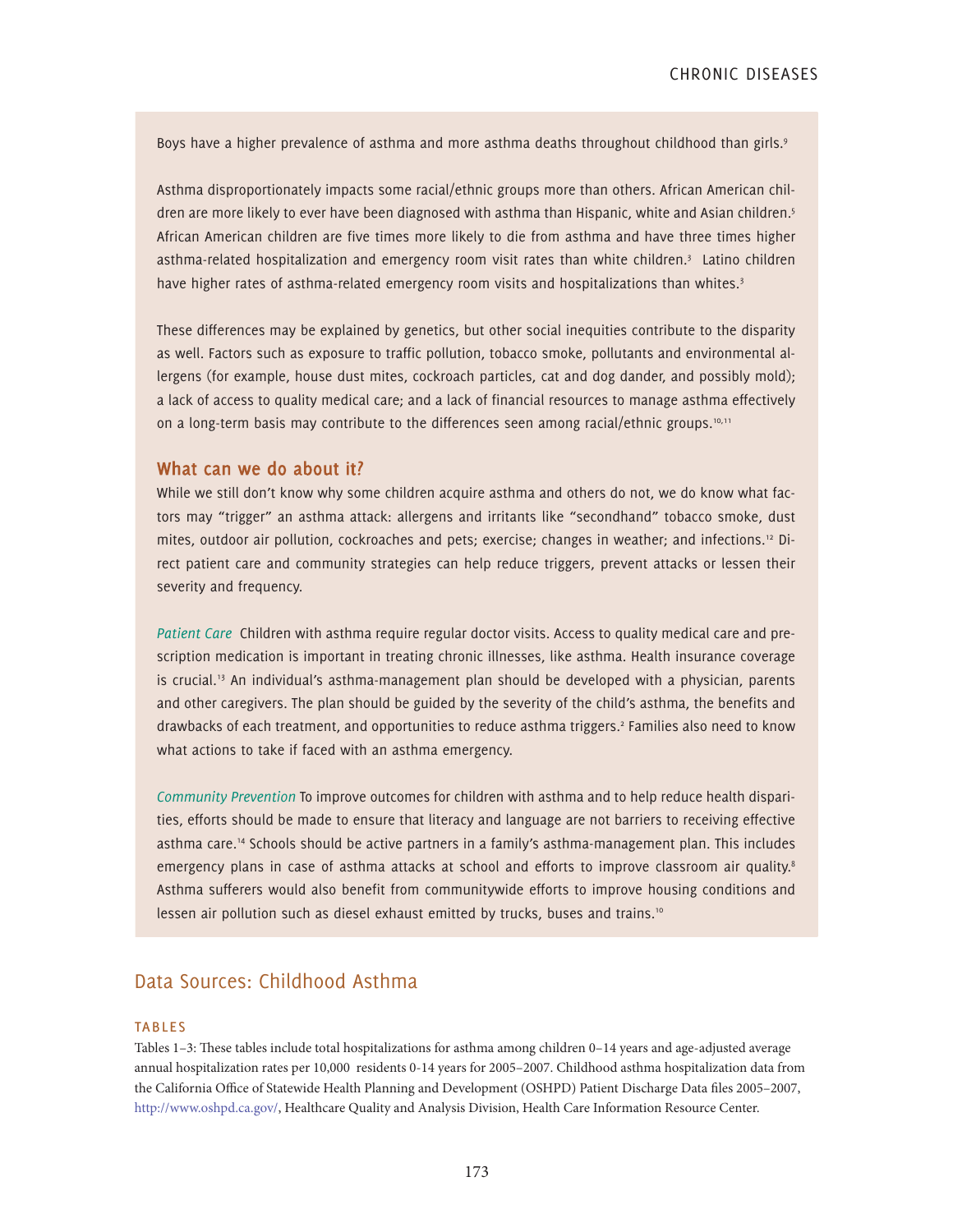OSHPD data includes only those hospitalizations for which asthma was listed as the primary diagnoses (ICD-9 code 493). They do not include treatment that takes place in a doctor's office, health clinic or emergency room. A single child can be counted multiple times for multiple asthma hospitalizations.

Tables 1, 2: Any analyses or interpretations of the data were reached by the Community Health Assessment, Planning and Evaluation (CHAPE) Unit of Contra Costa Health Services and not the California Department of Public Health (CDPH) or California Office of Statewide Health Planning and Development (OSHPD). Data presented for Hispanics include Hispanic residents of any race. Data presented for whites, Asians/Pacific Islanders and African Americans include non-Hispanic residents. Not all race/ethnicities are shown but all are included in totals for the county and for each gender.

Population estimates for Contra Costa and its subpopulations (by age, gender, race/ethnicity) for 2005–2007 were provided by the Urban Strategies Council, Oakland, CA. January, 2010. Data sources used to create these estimates included: U.S. Census 2000, Neilsen Claritas 2009, Association of Bay Area Governments (ABAG) 2009 Projections, and California Department of Finance Population Estimates for Cities, Counties and the State 2001-2009, with 2000 Benchmark.

California population estimate for state level rate from the State of California, Department of Finance, E-4 Population Estimates for Cities, Counties and the State, 2001–2009, with 2000 Benchmark. Sacramento, California, May 2009.

Table 3: Age-adjusted rates for asthma hospitalizations by Contra Costa ZIP codes were provided by the California Environmental Health Investigations Branch (EHIB) using OSHPD data and the Environmental Systems Research Institute (ESRI) Community Sourcebook of ZIP Code Demographics. Data was not available for all ZIP codes. ZIP codes with fewer than five hospitalizations are not shown in order to protect anonymity. Rates were not calculated for any group with fewer than 20 cases due to unstable estimates and are marked "NA" in the table.

Map: Age-specific rates for asthma hospitalization were calculated using OSHPD data and the Environmental Systems Research Institute (ESRI) Community Sourcebook of ZIP Code Demographics. Although stable rates could not be calculated for ZIP codes with fewer than 20 hospitalizations, statistical testing generated confidence intervals for these ZIP codes to determine whether the rate range was lower, higher or similar to the county age-specific rate and the ZIP codes were shaded accordingly. Neither rates nor shading were determined for ZIP codes that extended to areas outside of Contra Costa (94551, 94707 and 94708) or for ZIP codes for which no denominator was available (94505). ZIP codes that are assigned to P.O. boxes only, while included in the Table 3, could not be mapped. For several ZIP codes (94513, 94561 and 94806) the conclusions for the age-specific rates, represented by the shading in the map, are different from those for the age-adjusted rates included in Table 3.

Tables 4-6: These tables include total estimated cases of asthma among children 1-14 years and crude prevalence percentages for 2007. Local data about asthma from the California Health Interview Survey's AskCHIS data query system, copyright© 2007 the Regents of the University of California, all rights reserved, available online at: http://www.chis.ucla.edu/. Data analysis performed March 17, 2010. Any analyses or interpretations of the data were reached by the Community Health Assessment, Planning and Evaluation (CHAPE) unit of Contra Costa Health Services. Data presented for Latinos include Latino residents of any race. Data presented for whites, Asians/Pacific Islanders and African Americans include non-Latino residents. Not all race/ethnicities are shown but all are included in the gender, city, county and state total. Ask CHIS data are generated from a telephone survey that asks questions to a randomly selected group of residents in Contra Costa and other counties in California. Responses are then weighted to represent the county, region and state as whole. The question used for analysis was "Has a doctor ever told you that you have asthma?" This question was asked about all respondents 1 year of age and older.

#### **TEXT**

1. Center for Disease Control (2006) You Can Control Your Asthma: *A guide to understanding asthma and its triggers.*  Retrieved May 12, 2010 from the CDC website: http://www.cdc.gov/asthma/pdfs/asthma\_brochure.pdf